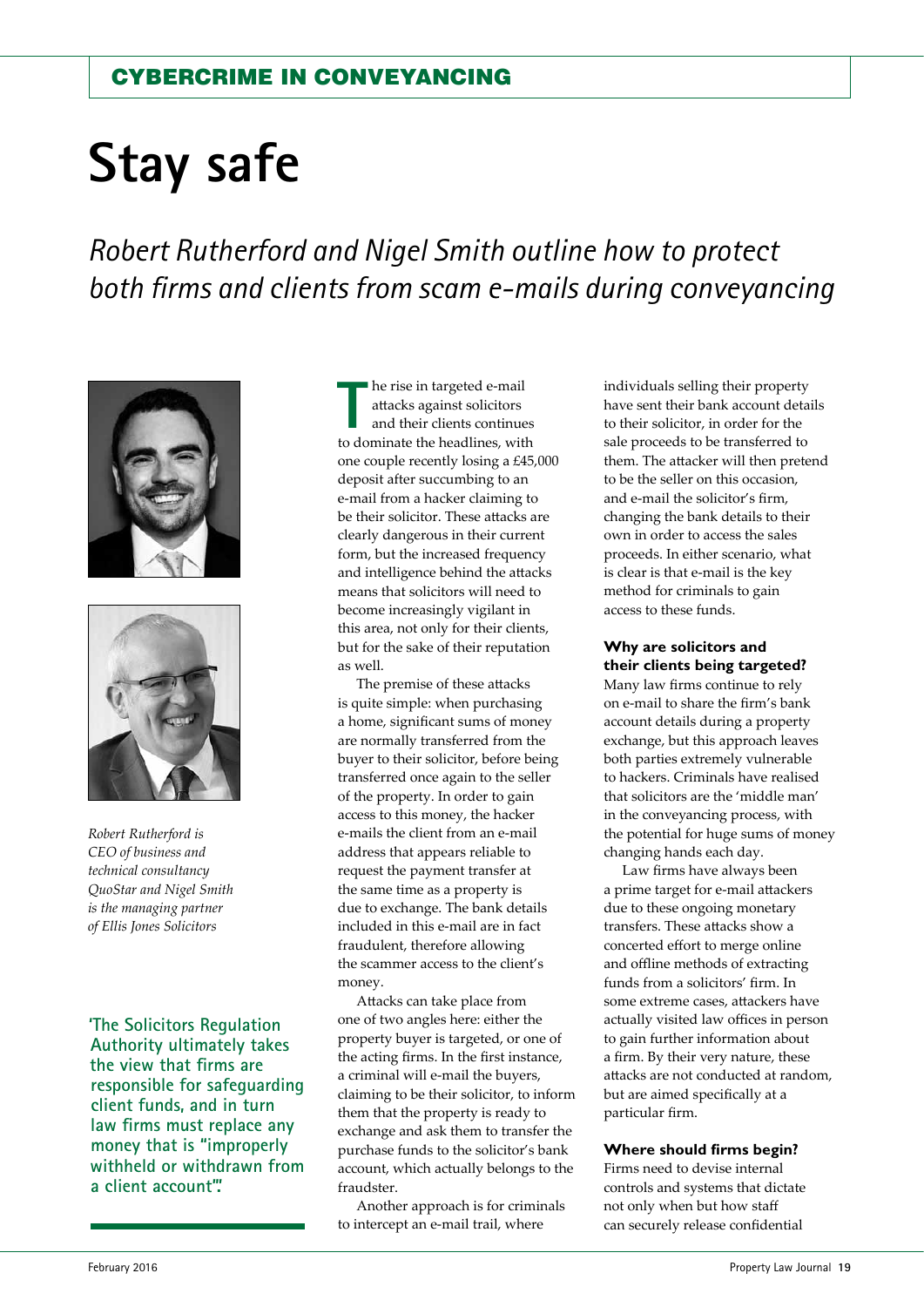information, financial details and funds. Security basics such as spam filters, anti-virus software and firewalls are already a given as being part of a firm's arsenal against these attacks, so implementing further

password-protected documents and electronic signatures are all relatively simple and cost-effective ways to reduce the level of risk quickly.

Creating a secure, online portal is another effective way of sharing

*Many law firms continue to rely on e-mail to share the firm's bank account details during a property exchange, but this approach leaves both parties extremely vulnerable to hackers.* 

security processes will only serve to strengthen the fight against fraud.

To combat the threat of these e-mails, it is crucial for solicitors to utilise more secure methods for sharing sensitive and confidential information with their clients. E-mail encryption technologies,

information between solicitors and their clients. Implementing all of these solutions at once is likely to feel overwhelming, but following just one or two of these steps will help to ensure that only the right people have access to the right information, whether that is the firm's data or that of a client.

Firms need to be aware of the dangers of using e-mail as a route to transfer sensitive data, and to continuously advise clients on the risks of cyber crime. Clients should be told from the beginning of the process that bank details will never be sent or accepted via e-mail.

If a client does receive an e-mail of this nature, they should be advised not to transfer any money until they have made contact over the telephone to verify the validity of the message. Encrypted e-mails and secure portals are increasingly the solution here. Unless these are in place, face-to-face or telephone validity checks remain the short-term answer, ironically offering an analogue solution to a digital problem.

Solicitors are also increasingly utilising their e-mail signatures as a method of reminding clients about the risk of scam e-mails. While it is by no means a universal trend, security notices of this kind are being implemented by firms to warn clients against taking any

TRUSTS and ESTATES LAW & TAX JOURNAL

Boodle<br>Hatfior

# **TRUSTS and ESTATES LAW & TAX JOURNAL**

# **Practical guidance for every trusts and estates professional**

'I find the *Trusts and Estates Law & Tax Journal* to be a very practical publication which always deals with the forefront of probate, tax and trusts practice. The articles are well written and informative.'

*Jackie Moor, partner, Wood Awdry & Ford*

**For a FREE sample copy: call us on 020 7396 9313 or visit www.legalease.co.uk**